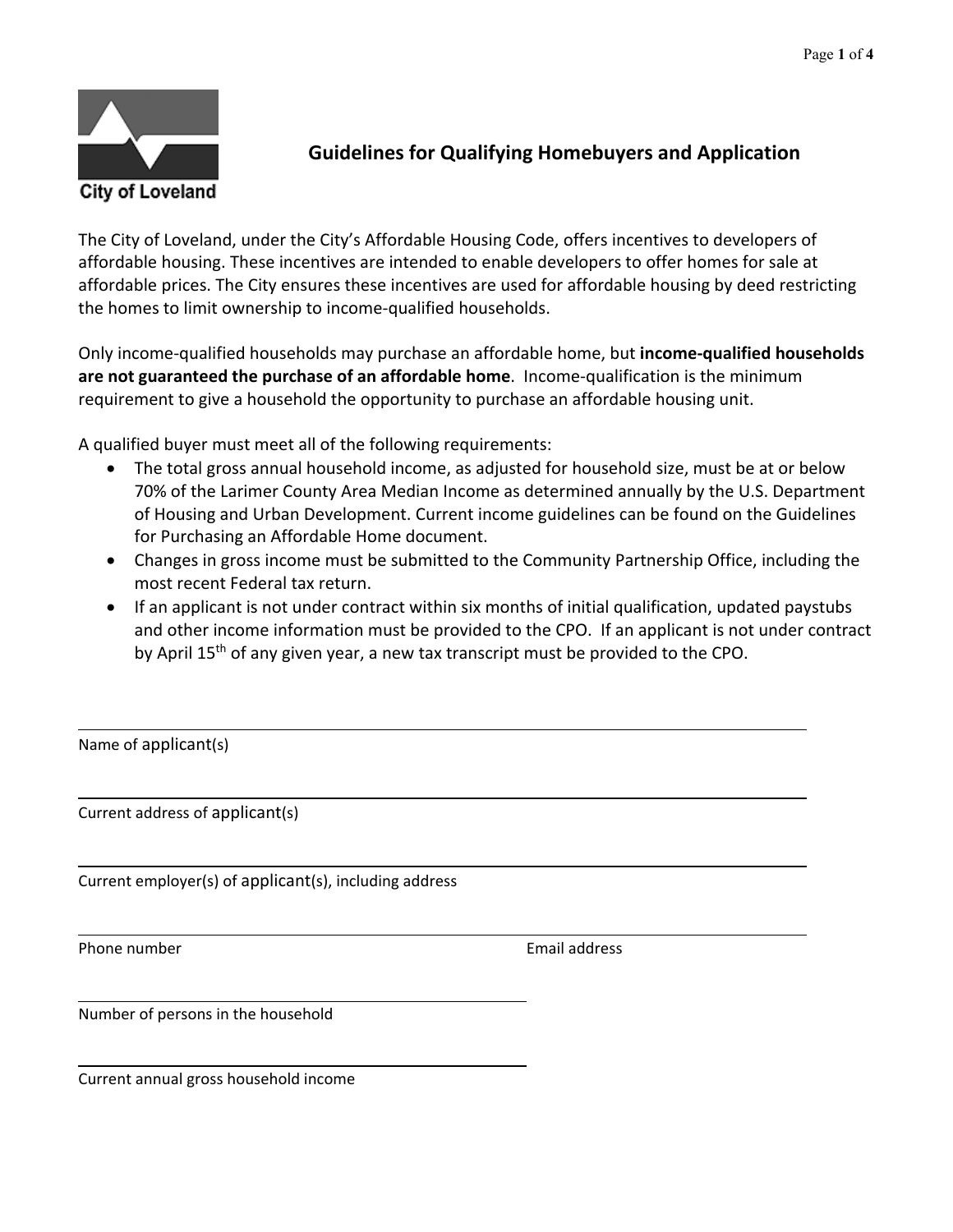Please answer each of the following questions. Be as complete and accurate as possible. Any member of the household who is 18 years or older and not a full‐time student that earns income beyond the applicant is equally responsible for supplying correct information. If more space is needed, attach a separate sheet to this form.

1. **Did the applicant, or any adult household member, have any income from employment or from operating a business during this year or the two previous calendar years?** Please include the total amount of income that each individual received from all jobs, and all businesses, including part‐time activities.

2. **Did the applicant, or any adult household member, receive any other income during this year or the two previous calendar years?** Please list income regardless of whether that income is taxable. This includes, but is not limited to, alimony; child support; Social Security Act benefits; Veterans benefits; unemployment, and other public benefit payments; pensions; rental income; interest; dividends; money collected from lawsuits; royalties; and gambling and lottery winnings.

3. **Does the applicant, or any adult household member, expect an increase or decrease within the upcoming year to any source of income listed above?** Please indicate which individual, which source of income and provide an explanation as to the expected change.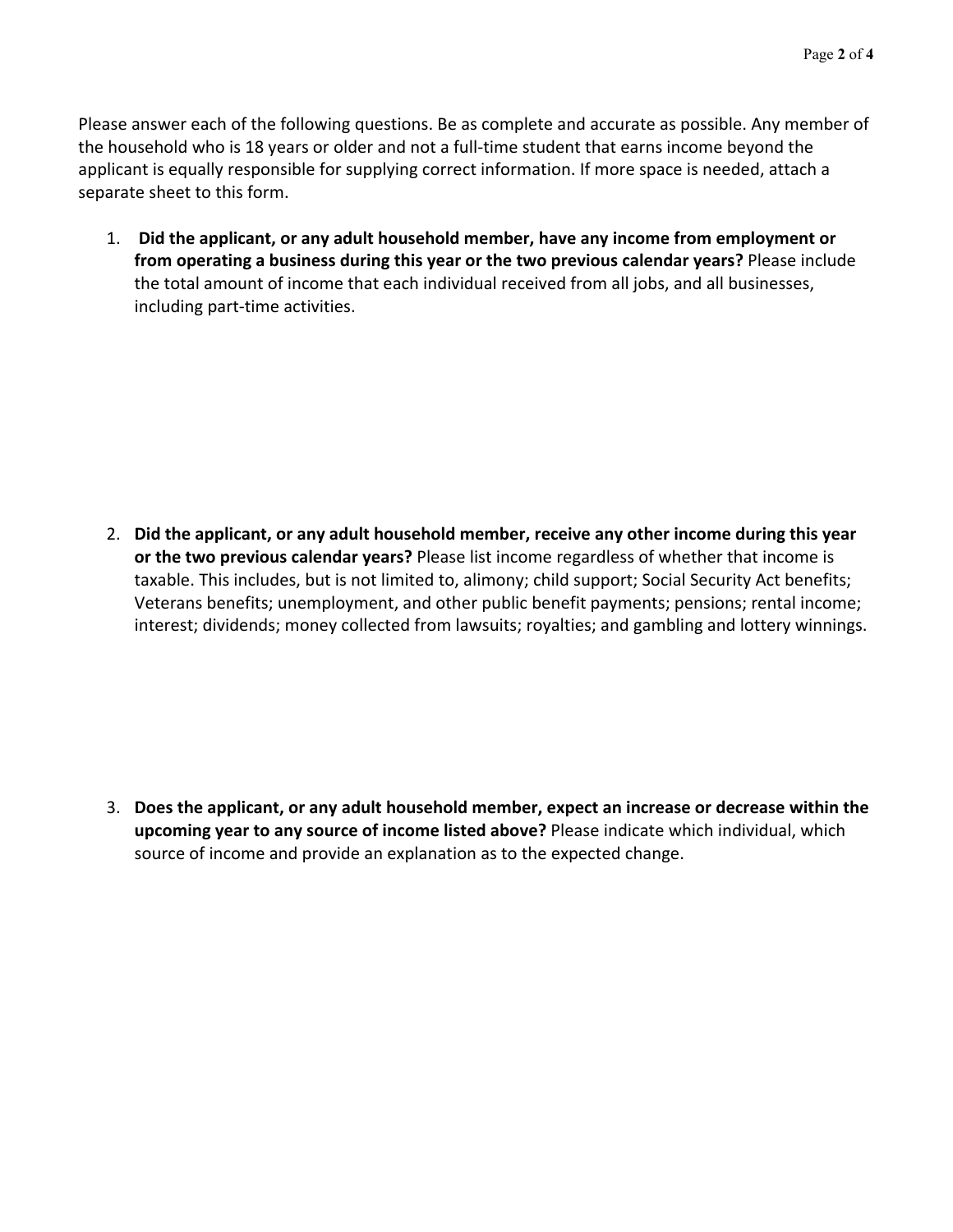- 4. In addition to this completed and notarized application, please submit the following documents:
	- A copy of all pay stubs the applicant or any adult household member has received in the last 60 days.
	- A copy of any documents that would show other sources of income such as unemployment benefits, Social Security, VA benefits, food stamps, etc.
	- If the applicant or a household member is self-employed, a profit and loss statement for the last 6 months.
	- Copies of all state, federal, and business tax returns or tax transcripts forthe last two years.
	- Copies of the applicant's and other household member's W‐2's and/or 1099's for the last two years.
	- Copy of the fully completed loan application from the lender the applicant has chosen to finance the purchase of the house.
	- Copy of the loan qualification letter from the lender.

Note that submitted documents may result in additional documents needed to determine income. See Policy description for examples.

See the Guidelines for Purchasing an Affordable Home for information about the approval timeline and appeal process.

Call or email the Community Partnership Administrator with questions: alison.hade@cityofloveland.org or 970‐962‐2517.

We, the undersigned, certify that all information listed above and submitted to the City along with this document is true and accurate to the best of our knowledge. We understand and agree to a deed restriction on the property listed above, in a form approved by the City of Loveland, prohibiting the sale of the housing unit to any person or entity other than a qualifying household, or requiring payment to the City at time of sale if the unit is sold to an entity other than a qualified homebuyer.

| Applicant's Signature                                                                                          |     |                                  |  |  |
|----------------------------------------------------------------------------------------------------------------|-----|----------------------------------|--|--|
|                                                                                                                |     |                                  |  |  |
| STATE OF COLORADO                                                                                              |     |                                  |  |  |
|                                                                                                                | SS. |                                  |  |  |
| <b>COUNTY OF LARIMER</b>                                                                                       |     |                                  |  |  |
|                                                                                                                |     |                                  |  |  |
| The foregoing application for a qualified affordable housing transaction was signed and acknowledged before me |     |                                  |  |  |
| this $\qquad$ day of $\qquad \qquad$ , 20 by                                                                   |     |                                  |  |  |
|                                                                                                                |     | (Print name of the ABOVE signer) |  |  |
| Witness my hand and official seal.                                                                             |     |                                  |  |  |
|                                                                                                                |     |                                  |  |  |
|                                                                                                                |     |                                  |  |  |
|                                                                                                                |     | Notary Public                    |  |  |